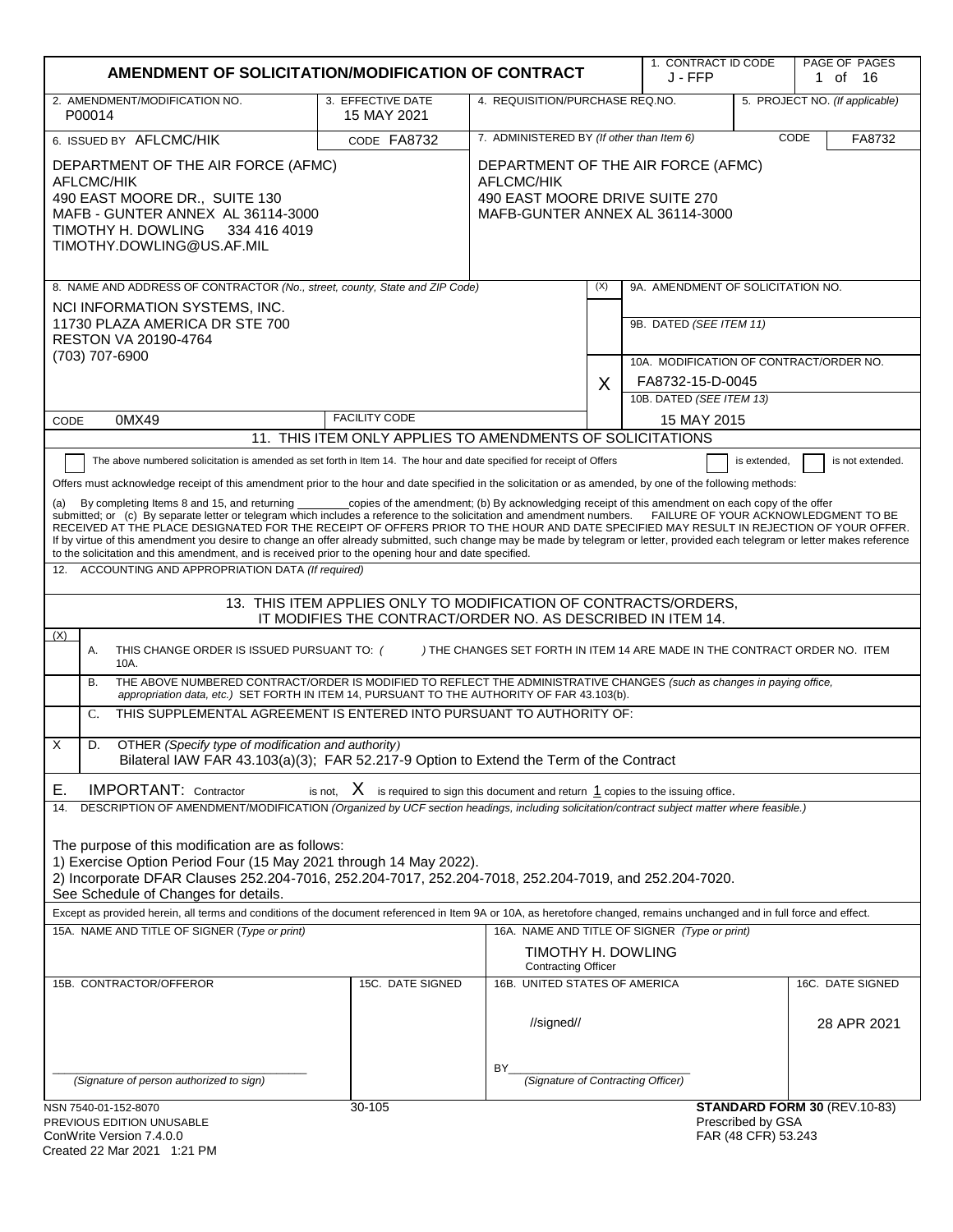- 1) The purpose of this modification is to exercise Option Period Four (15 May 2021 through 14 May 2022) of the contract in accordance with FAR 52.217-9, Option to Extend the Term of the Contract. Option Period Four of the contract is hereby exercised.
- 2) The following DFAR Clauses are incorporated as full texts:

# **252.204-7016 Covered Defense Telecommunications Equipment or Services-Representation.**

As prescribed in 204.2105 <https://www.acq.osd.mil/dpap/dars/dfars/html/current/204\_21.htm>(a), use the following provision:

# COVERED DEFENSE TELECOMMUNICATIONS EQUIPMENT OR SERVICES-REPRESENTATION (DEC 2019)

 (a) *Definitions*. As used in this provision, "covered defense telecommunications equipment or services" has the meaning provided in the clause  $252.204 - 7018$ <https://www.acq.osd.mil/dpap/dars/dfars/html/current/252204.htm>, Prohibition on the Acquisition of Covered Defense Telecommunications Equipment or Services.

 (b) *Procedures*. The Offeror shall review the list of excluded parties in the System for Award Management (SAM) (*<https://www.sam.gov/>*) for entities excluded from receiving federal awards for "covered defense telecommunications equipment or services".

 (c) *Representation*. The Offeror represents that it [ ] does, [ ] does not provide covered defense telecommunications equipment or services as a part of its offered products or services to the Government in the performance of any contract, subcontract, or other contractual instrument.

## (End of provision)

## **252.204-7017 Prohibition on the Acquisition of Covered Defense Telecommunications Equipment or Services-Representation.**

As prescribed in 204.2105

<https://www.acq.osd.mil/dpap/dars/dfars/html/current/204\_21.htm>(b), use the following provision:

## PROHIBITION ON THE ACQUISITON OF COVERED DEFENSE TELECOMMUNICATIONS EQUIPMENT OR SERVICES-REPRESENTATION (DEC 2019)

 The Offeror is not required to complete the representation in this provision if the Offeror has represented in the provision at 252.204-7016

<https://www.acq.osd.mil/dpap/dars/dfars/html/current/252204.htm>, Covered Defense Telecommunications Equipment or Services-Representation, that it "does not provide covered defense telecommunications equipment or services as a part of its offered products or services to the Government in the performance of any contract, subcontract, or other contractual instrument."

 (a) *Definitions*. "Covered defense telecommunications equipment or services," "covered mission," "critical technology," and "substantial or essential component," as used in this provision, have the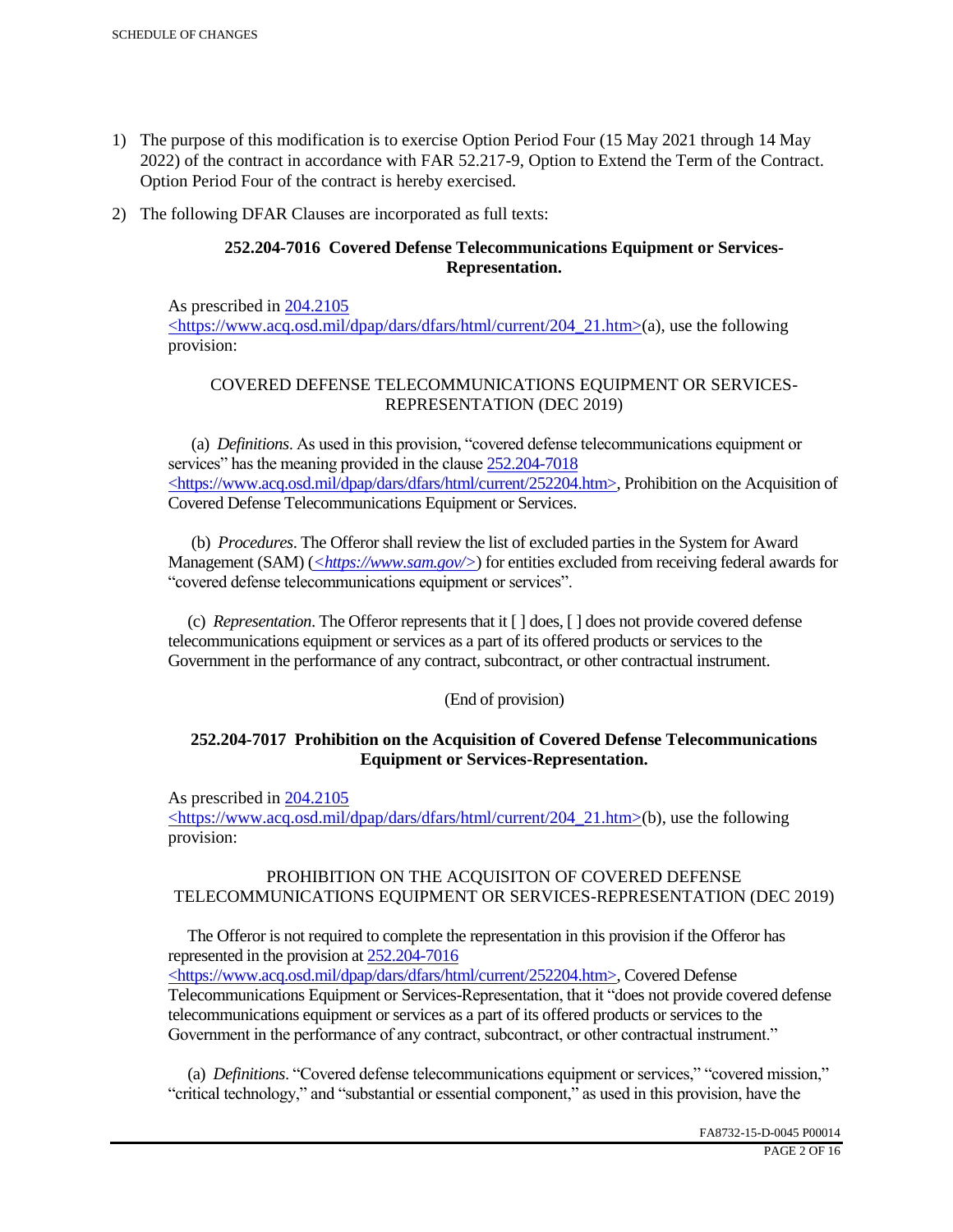meanings given in the 252.204-7018

 $\langle$ https://www.acq.osd.mil/dpap/dars/dfars/html/current/252204.htm> clause, Prohibition on the Acquisition of Covered Defense Telecommunications Equipment or Services, of this solicitation.

 (b) *Prohibition*. Section 1656 of the National Defense Authorization Act for Fiscal Year 2018 (Pub. L. 115-91) prohibits agencies from procuring or obtaining, or extending or renewing a contract to procure or obtain, any equipment, system, or service to carry out covered missions that uses covered defense telecommunications equipment or services as a substantial or essential component of any system, or as critical technology as part of any system.

 (c) *Procedures*. The Offeror shall review the list of excluded parties in the System for Award Management (SAM) at  $\leq$ https://www.sam.gov/> for entities that are excluded when providing any equipment, system, or service to carry out covered missions that uses covered defense telecommunications equipment or services as a substantial or essential component of any system, or as critical technology as part of any system, unless a waiver is granted.

 (d) *Representation*. If in its annual representations and certifications in SAM the Offeror has represented in paragraph (c) of the provision at 252.204-7016 <https://www.acq.osd.mil/dpap/dars/dfars/html/current/252204.htm>, Covered Defense Telecommunications Equipment or Services-Representation, that it "does" provide covered defense telecommunications equipment or services as a part of its offered products or services to the Government in the performance of any contract, subcontract, or other contractual instrument, then the Offeror shall complete the following additional representation:

The Offeror represents that it  $\lceil \cdot \rceil$  will  $\lceil \cdot \rceil$  will not provide covered defense telecommunications equipment or services as a part of its offered products or services to DoD in the performance of any award resulting from this solicitation.

 (e) *Disclosures*. If the Offeror has represented in paragraph (d) of this provision that it "will provide covered defense telecommunications equipment or services," the Offeror shall provide the following information as part of the offer:

 (1) A description of all covered defense telecommunications equipment and services offered (include brand or manufacturer; product, such as model number, original equipment manufacturer (OEM) number, manufacturer part number, or wholesaler number; and item description, as applicable).

 (2) An explanation of the proposed use of covered defense telecommunications equipment and services and any factors relevant to determining if such use would be permissible under the prohibition referenced in paragraph (b) of this provision.

 (3) For services, the entity providing the covered defense telecommunications services (include entity name, unique entity identifier, and Commercial and Government Entity (CAGE) code, if known).

 (4) For equipment, the entity that produced or provided the covered defense telecommunications equipment (include entity name, unique entity identifier, CAGE code, and whether the entity was the OEM or a distributor, if known).

(End of provision)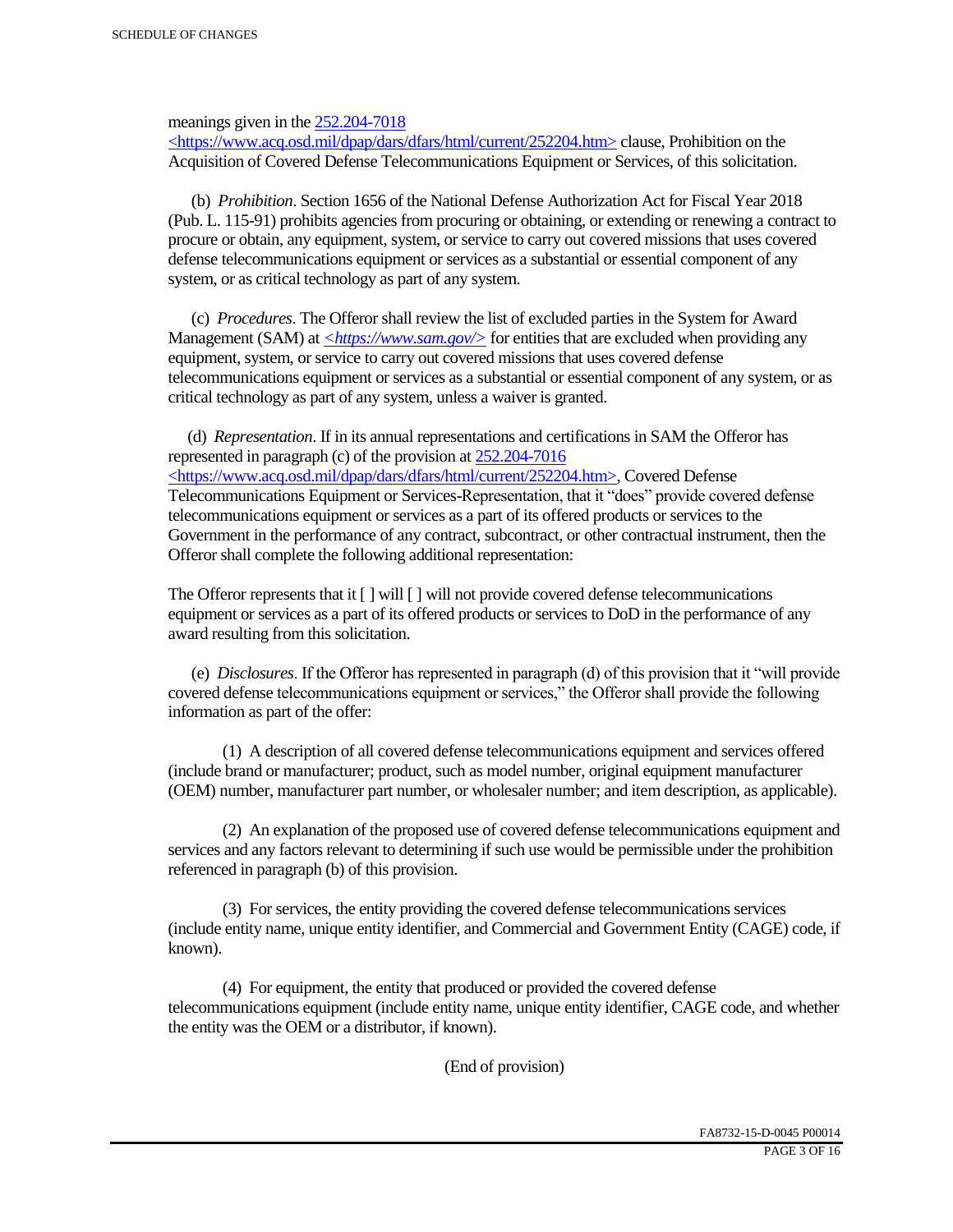# **252.204-7018 Prohibition on the Acquisition of Covered Defense Telecommunications Equipment or Services.**

As prescribed in 204.2105

 $\langle$ https://www.acq.osd.mil/dpap/dars/dfars/html/current/204\_21.htm>(c), use the following clause:

PROHIBITION ON THE ACQUISITION OF COVERED DEFENSE TELECOMMUNICATIONS EQUIPMENT OR SERVICES (JAN 2021)

(a) *Definitions*. As used in this clause-

"Covered defense telecommunications equipment or services" means-

 (1) Telecommunications equipment produced by Huawei Technologies Company or ZTE Corporation, or any subsidiary or affiliate of such entities;

(2) Telecommunications services provided by such entities or using such equipment; or

 (3) Telecommunications equipment or services produced or provided by an entity that the Secretary of Defense reasonably believes to be an entity owned or controlled by, or otherwise connected to, the government of a covered foreign country.

"Covered foreign country" means-

(1) The People's Republic of China; or

(2) The Russian Federation.

"Covered missions" means-

 (1) The nuclear deterrence mission of DoD, including with respect to nuclear command, control, and communications, integrated tactical warning and attack assessment, and continuity of Government; or

(2) The homeland defense mission of DoD, including with respect to ballistic missile defense.

"Critical technology" means-

 (1) Defense articles or defense services included on the United States Munitions List set forth in the International Traffic in Arms Regulations under subchapter M of chapter I of title 22, Code of Federal Regulations;

 (2) Items included on the Commerce Control List set forth in Supplement No. 1 to part 774 of the Export Administration Regulations under subchapter C of chapter VII of title 15, Code of Federal Regulations, and controlled-

 (i) Pursuant to multilateral regimes, including for reasons relating to national security, chemical and biological weapons proliferation, nuclear nonproliferation, or missile technology; or

(ii) For reasons relating to regional stability or surreptitious listening;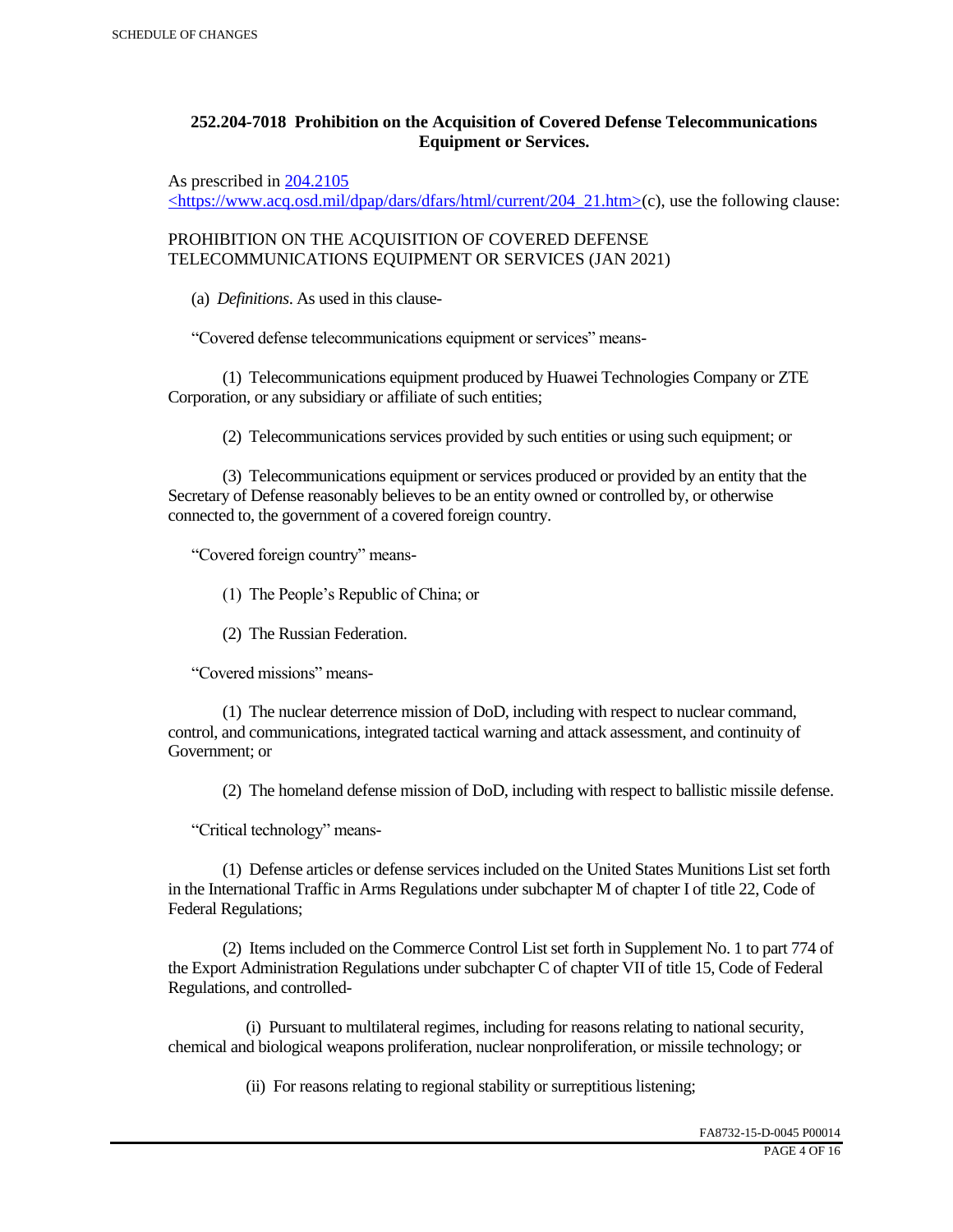(3) Specially designed and prepared nuclear equipment, parts and components, materials, software, and technology covered by part 810 of title 10, Code of Federal Regulations (relating to assistance to foreign atomic energy activities);

 (4) Nuclear facilities, equipment, and material covered by part 110 of title 10, Code of Federal Regulations (relating to export and import of nuclear equipment and material);

 (5) Select agents and toxins covered by part 331 of title 7, Code of Federal Regulations, part 121 of title 9 of such Code, or part 73 of title 42 of such Code; or

 (6) "Substantial or essential component" means any component necessary for the proper function or performance of a piece of equipment, system, or service.

"Critical technology" means-

 (b) *Prohibition*. In accordance with section 1656 of the National Defense Authorization Act for Fiscal Year 2018 (Pub. L. 115-91), the contractor shall not provide to the Government any equipment, system, or service to carry out covered missions that uses covered defense telecommunications equipment or services as a substantial or essential component of any system, or as critical technology as part of any system, unless the covered defense telecommunication equipment or services are covered by a waiver described in Defense Federal Acquisition Regulation Supplement 204.2104 <https://www.acq.osd.mil/dpap/dars/dfars/html/current/204\_21.htm>.

 (c) *Procedures*. The Contractor shall review the list of excluded parties in the System for Award Management (SAM) at  $\langle \frac{https://www.sam.gov/}{>}$  for entities that are excluded when providing any equipment, system, or service, to carry out covered missions, that uses covered defense telecommunications equipment or services as a substantial or essential component of any system, or as critical technology as part of any system, unless a waiver is granted.

(d) *Reporting*.

 (1) In the event the Contractor identifies covered defense telecommunications equipment or services used as a substantial or essential component of any system, or as critical technology as part of any system, during contract performance, the Contractor shall report at *<https://dibnet.dod.mil/>* the information in paragraph (d)(2) of this clause.

(2) The Contractor shall report the following information pursuant to paragraph  $(d)(1)$  of this clause:

 (i) Within 3 business days from the date of such identification or notification: the contract number; the order number(s), if applicable; supplier name; brand; model number (original equipment manufacturer number, manufacturer part number, or wholesaler number); item description; and any readily available information about mitigation actions undertaken or recommended.

(ii) Within 30 business days of submitting the information in paragraph  $(d)(2)(i)$  of this clause: any further available information about mitigation actions undertaken or recommended. In addition, the Contractor shall describe the efforts it undertook to prevent use or submission of a covered defense telecommunications equipment or services, and any additional efforts that will be incorporated to prevent future use or submission of covered telecommunications equipment or services.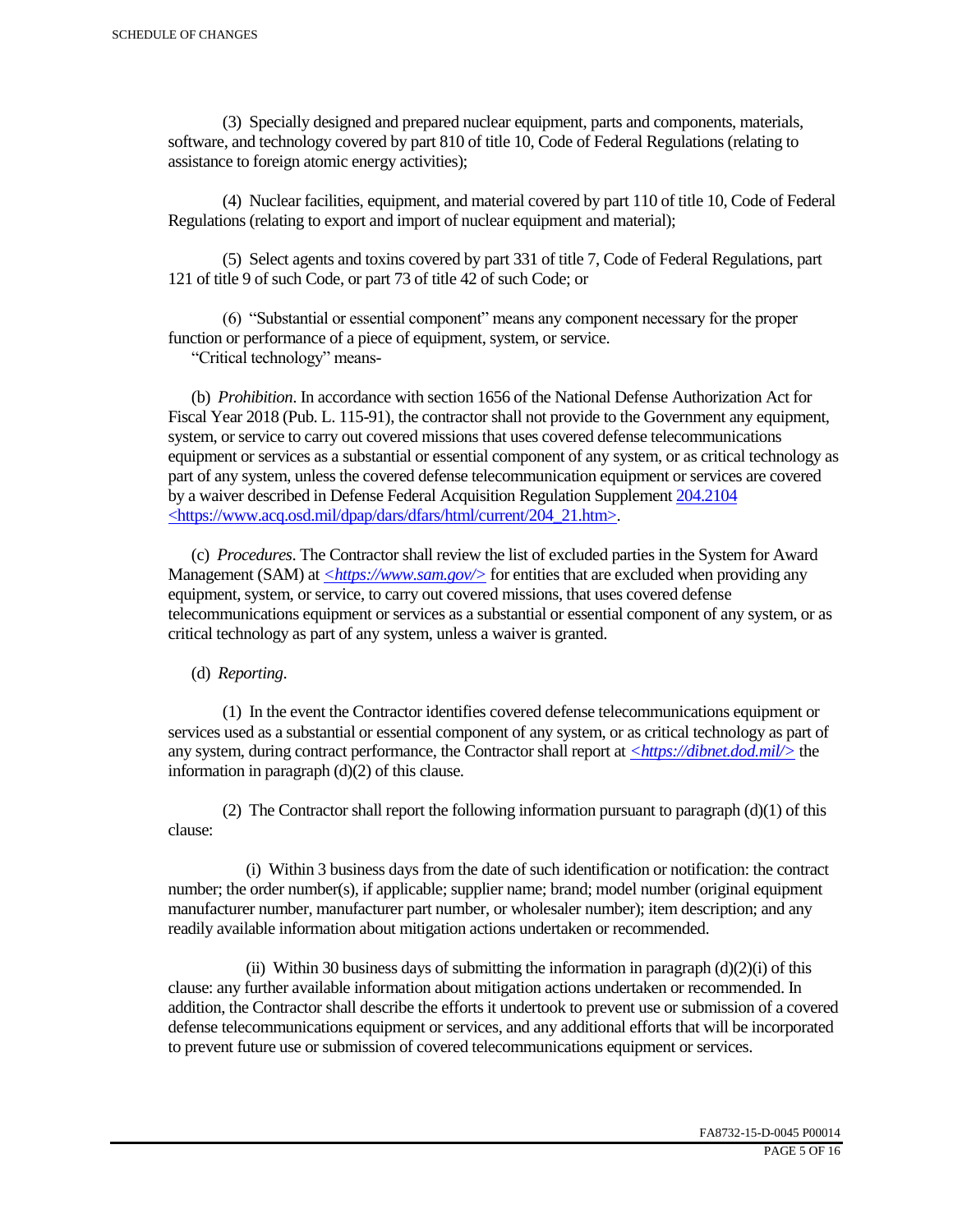(e) *Subcontracts*. The Contractor shall insert the substance of this clause, including this paragraph (e), in all subcontracts and other contractual instruments, including subcontracts for the acquisition of commercial items.

(End of clause)

#### **252.204-7019 Notice of NIST SP 800-171 DoD Assessment Requirements.**

As prescribed in 204.7304

 $\langle$ https://www.acq.osd.mil/dpap/dars/dfars/html/current/204 73.htm>(d), use the following provision:

#### NOTICE OF NIST SP 800-171 DOD ASSESSMENT REQUIREMENTS (NOV 2020)

(a) *Definitions*.

 "Basic Assessment", "Medium Assessment", and "High Assessment" have the meaning given in the clause 252.204-7020 <https://www.acq.osd.mil/dpap/dars/dfars/html/current/252204.htm>, NIST SP 800-171 DoD Assessments.

 "Covered contractor information system" has the meaning given in the clause 252.204-7012 <https://www.acq.osd.mil/dpap/dars/dfars/html/current/252204.htm>, Safeguarding Covered Defense Information and Cyber Incident Reporting, of this solicitation.

 (b) *Requirement*. In order to be considered for award, if the Offeror is required to implement NIST SP 800-171, the Offeror shall have a current assessment (i.e., not more than 3 years old unless a lesser time is specified in the solicitation) (see 252.204-7020) for each covered contractor information system that is relevant to the offer, contract, task order, or delivery order. The Basic, Medium, and High NIST SP 800-171 DoD Assessments are described in the NIST SP 800-171 DoD Assessment Methodology located at

 $\langle$ https://www.acq.osd.mil/dpap/pdi/cyber/strategically\_assessing\_contractor\_implementation\_of\_NIST \_SP\_800-171.html>.

(c) *Procedures*.

 (1) The Offeror shall verify that summary level scores of a current NIST SP 800-171 DoD Assessment (i.e., not more than 3 years old unless a lesser time is specified in the solicitation) are posted in the Supplier Performance Risk System (SPRS) (<https://www.sprs.csd.disa.mil/>) for all covered contractor information systems relevant to the offer.

 (2) If the Offeror does not have summary level scores of a current NIST SP 800-171 DoD Assessment (i.e., not more than 3 years old unless a lesser time is specified in the solicitation) posted in SPRS, the Offeror may conduct and submit a Basic Assessment to webptsmh@navy.mil  $\leq$ mailto:webptsmh@navy.mil> for posting to SPRS in the format identified in paragraph (d) of this provision.

 (d) *Summary level scores*. Summary level scores for all assessments will be posted 30 days postassessment in SPRS to provide DoD Components visibility into the summary level scores of strategic assessments.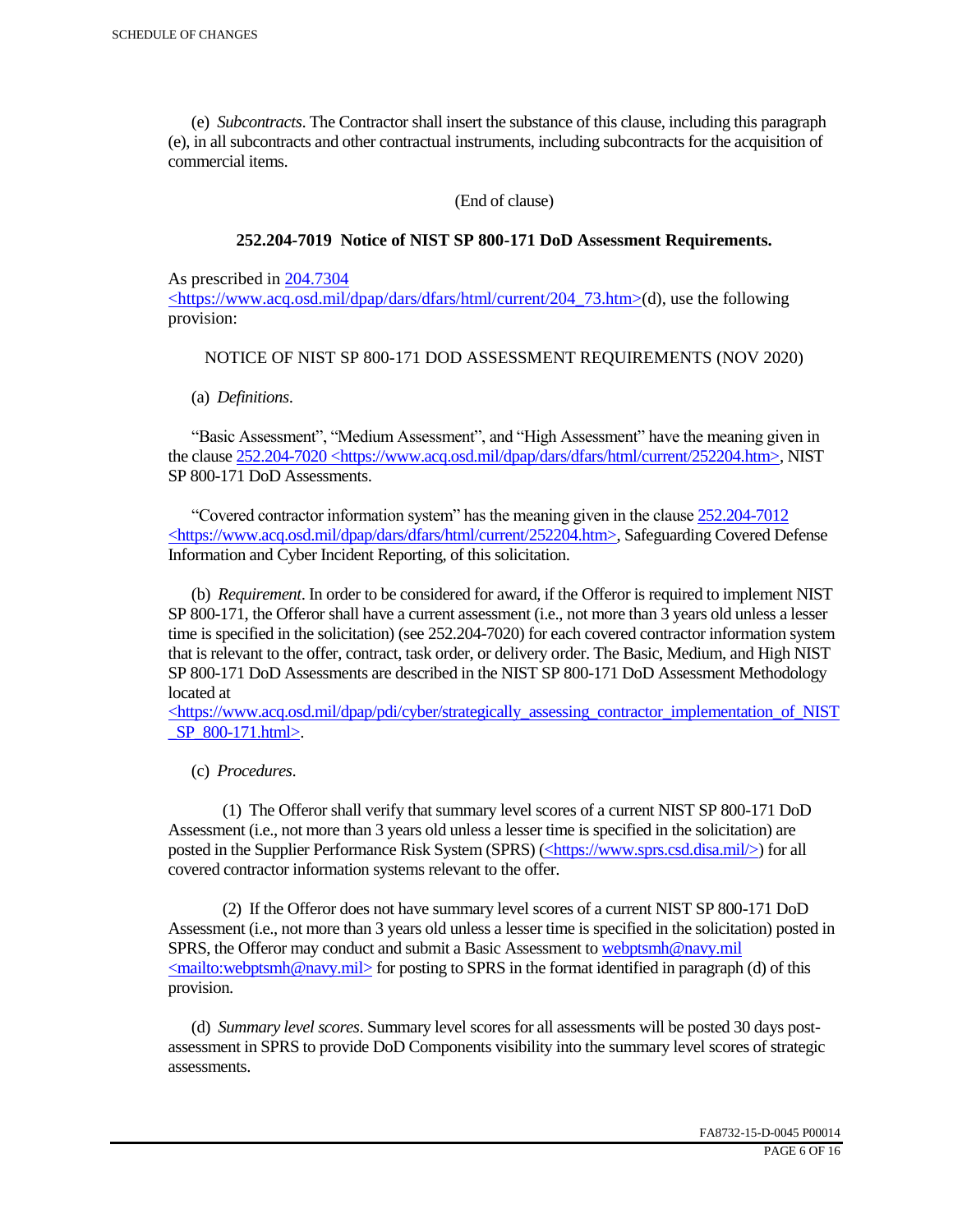(1) *Basic Assessments*. An Offeror may follow the procedures in paragraph (c)(2) of this provision for posting Basic Assessments to SPRS.

(i) The email shall include the following information:

(A) Cybersecurity standard assessed (e.g., NIST SP 800-171 Rev 1).

(B) Organization conducting the assessment (e.g., Contractor self-assessment).

 (C) For each system security plan (security requirement 3.12.4) supporting the performance of a DoD contract-

(*1*) All industry Commercial and Government Entity (CAGE) code(s) associated with the information system(s) addressed by the system security plan; and

(*2*) A brief description of the system security plan architecture, if more than one plan exists.

(D) Date the assessment was completed.

 (E) Summary level score (e.g., 95 out of 110, NOT the individual value for each requirement).

 (F) Date that all requirements are expected to be implemented (i.e., a score of 110 is expected to be achieved) based on information gathered from associated plan(s) of action developed in accordance with NIST SP 800-171.

 (ii) If multiple system security plans are addressed in the email described at paragraph  $(d)(1)(i)$  of this section, the Offeror shall use the following format for the report:

| <b>System Security CAGE Codes</b> |                               | <b>Brief</b> description | Date of    | <b>Total Score</b> | Date score of |
|-----------------------------------|-------------------------------|--------------------------|------------|--------------------|---------------|
| Plan                              | supported by this of the plan |                          | assessment |                    | $110$ will    |
|                                   | plan                          | architecture             |            |                    | achieved      |
|                                   |                               |                          |            |                    |               |
|                                   |                               |                          |            |                    |               |
|                                   |                               |                          |            |                    |               |

1)

 (2) *Medium and High Assessments*. DoD will post the following Medium and/or High Assessment summary level scores to SPRS for each system assessed:

(i) The standard assessed (e.g., NIST SP 800-171 Rev 1).

 (ii) Organization conducting the assessment, e.g., DCMA, or a specific organization (identified by Department of Defense Activity Address Code (DoDAAC)).

 (iii) All industry CAGE code(s) associated with the information system(s) addressed by the system security plan.

 (iv) A brief description of the system security plan architecture, if more than one system security plan exists.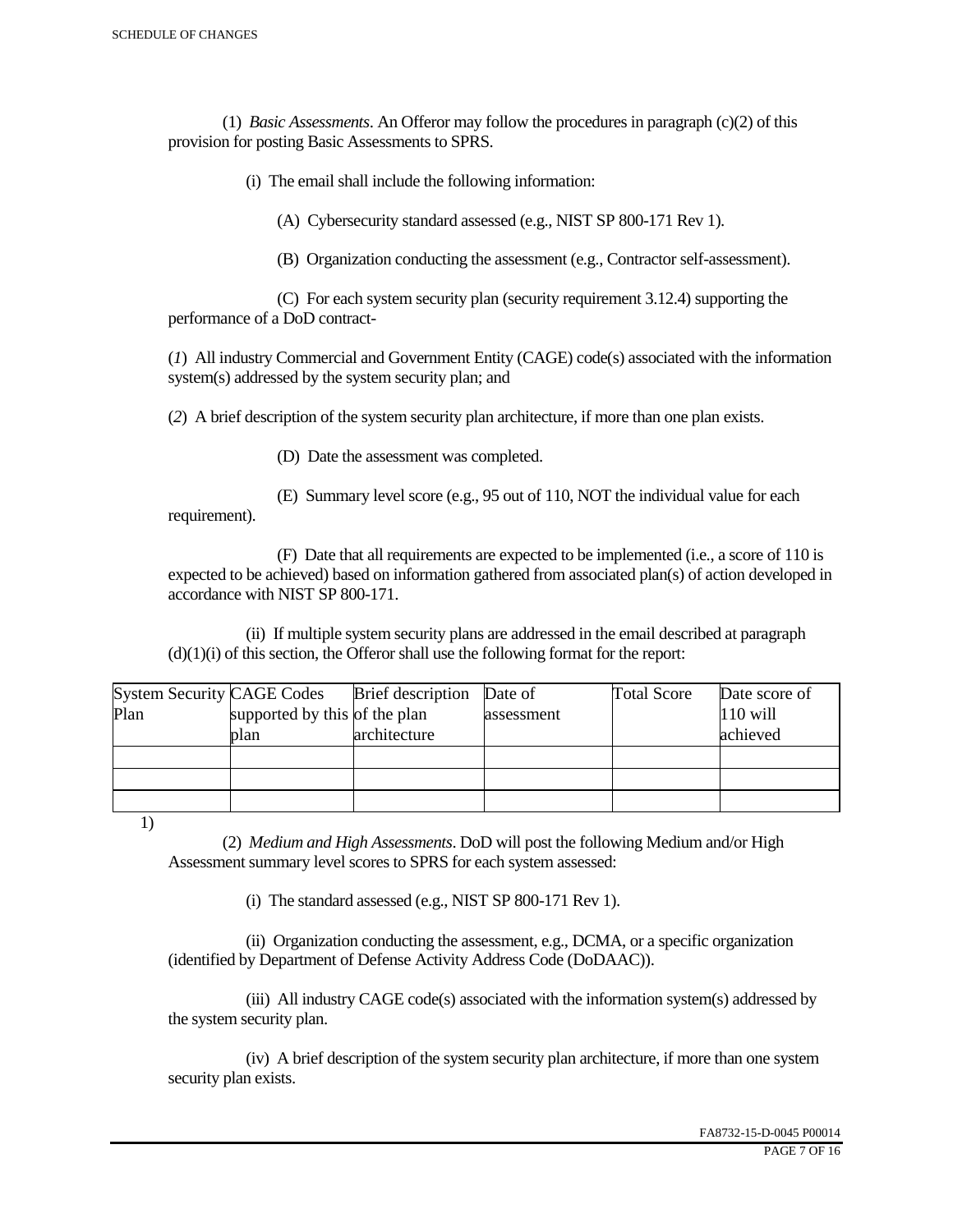(v) Date and level of the assessment, i.e., medium or high.

 (vi) Summary level score (e.g., 105 out of 110, not the individual value assigned for each requirement).

 (vii) Date that all requirements are expected to be implemented (i.e., a score of 110 is expected to be achieved) based on information gathered from associated plan(s) of action developed in accordance with NIST SP 800-171.

(3) *Accessibility*.

 (i) Assessment summary level scores posted in SPRS are available to DoD personnel, and are protected, in accordance with the standards set forth in DoD Instruction 5000.79, Defense-wide Sharing and Use of Supplier and Product Performance Information (PI).

 (ii) Authorized representatives of the Offeror for which the assessment was conducted may access SPRS to view their own summary level scores, in accordance with the SPRS Software User's Guide for Awardees/Contractors available at <https://www.sprs.csd.disa.mil/pdf/SPRS\_Awardee.pdf>.

 (iii) A High NIST SP 800-171 DoD Assessment may result in documentation in addition to that listed in this section. DoD will retain and protect any such documentation as "Controlled Unclassified Information (CUI)" and intended for internal DoD use only. The information will be protected against unauthorized use and release, including through the exercise of applicable exemptions under the Freedom of Information Act (e.g., Exemption 4 covers trade secrets and commercial or financial information obtained from a contractor that is privileged or confidential).

(End of provision)

## **252.204-7020 NIST SP 800-171 DoD Assessment Requirements.**

As prescribed in 204.7304 <https://www.acq.osd.mil/dpap/dars/dfars/html/current/204\_73.htm>(e), use the following clause:

## NIST SP 800-171 DOD ASSESSMENT REQUIREMENTS (NOV 2020)

(a) *Definitions*.

 "Basic Assessment" means a contractor's self-assessment of the contractor's implementation of NIST SP 800-171 that-

 (1) Is based on the Contractor's review of their system security plan(s) associated with covered contractor information system(s);

(2) Is conducted in accordance with the NIST SP 800-171 DoD Assessment Methodology; and

 (3) Results in a confidence level of "Low" in the resulting score, because it is a self-generated score.

 "Covered contractor information system" has the meaning given in the clause 252.204-7012 <https://www.acq.osd.mil/dpap/dars/dfars/html/current/2525204.htm>, Safeguarding Covered Defense Information and Cyber Incident Reporting, of this contract.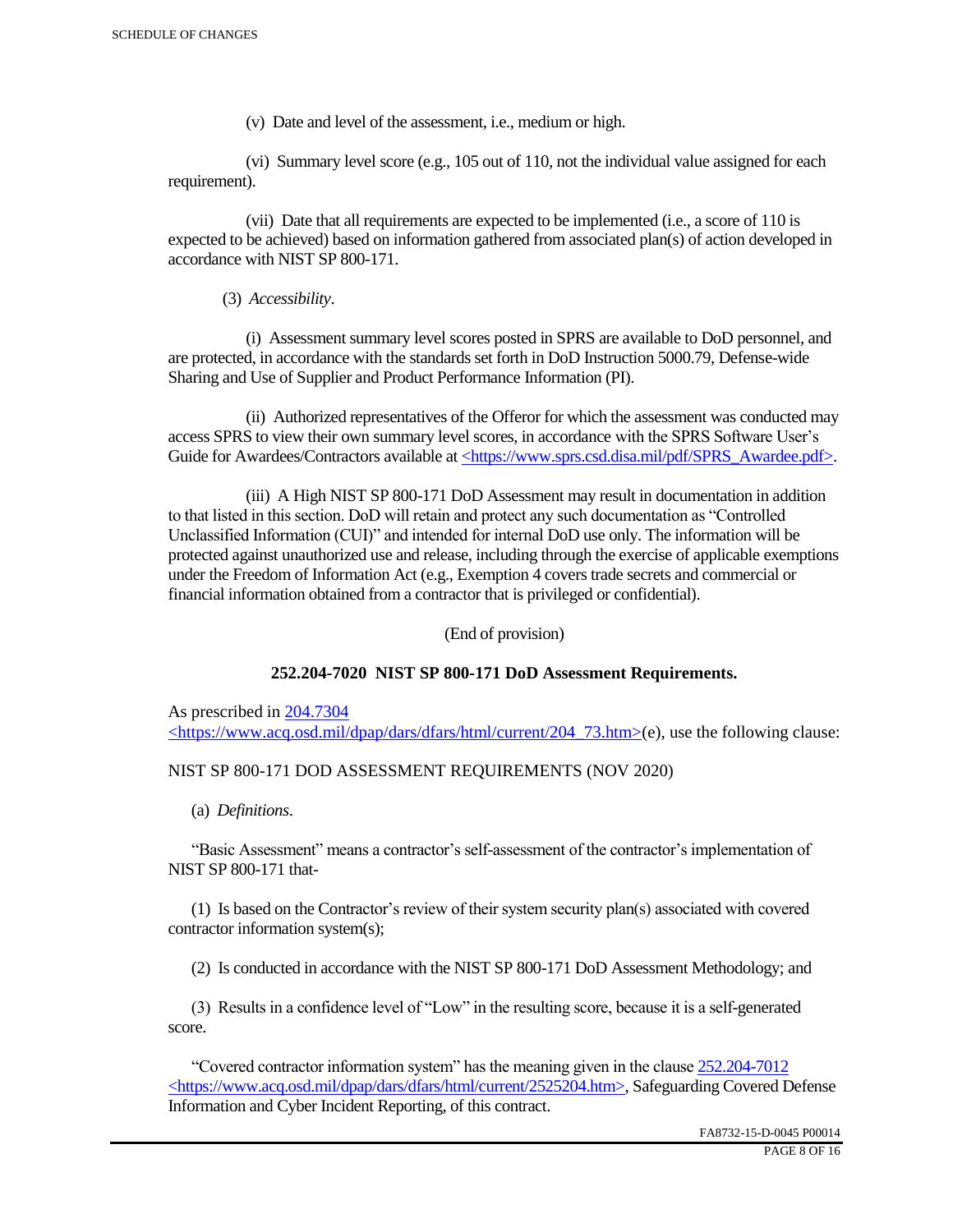"High Assessment" means an assessment that is conducted by Government personnel using NIST SP 800-171A, Assessing Security Requirements for Controlled Unclassified Information that-

(1) Consists of-

(i) A review of a contractor's Basic Assessment;

(ii) A thorough document review;

 (iii) Verification, examination, and demonstration of a Contractor's system security plan to validate that NIST SP 800-171 security requirements have been implemented as described in the contractor's system security plan; and

 (iv) Discussions with the contractor to obtain additional information or clarification, as needed; and

(2) Results in a confidence level of "High" in the resulting score.

"Medium Assessment" means an assessment conducted by the Government that-

(1) Consists of-

(i) A review of a contractor's Basic Assessment;

(ii) A thorough document review; and

 (iii) Discussions with the contractor to obtain additional information or clarification, as needed; and

(2) Results in a confidence level of "Medium" in the resulting score.

 (b) *Applicability*. This clause applies to covered contractor information systems that are required to comply with the National Institute of Standards and Technology (NIST) Special Publication (SP) 800- 171, in accordance with Defense Federal Acquisition Regulation System (DFARS) clause at 252.204- 7012 <https://www.acq.osd.mil/dpap/dars/dfars/html/current/252204.htm>, Safeguarding Covered Defense Information and Cyber Incident Reporting, of this contract.

 (c) *Requirements*. The Contractor shall provide access to its facilities, systems, and personnel necessary for the Government to conduct a Medium or High NIST SP 800-171 DoD Assessment, as described in NIST SP 800-171 DoD Assessment Methodology at https://www.acq.osd.mil/dpap/pdi/cyber/strategically\_assessing\_contractor\_implementation\_of\_NIST\_ SP\_800-171.html <https://www.acq.osd.mil/dpap/dars/dfars/html/current/dpap/pdi/cyber/strategically\_assessing\_contract

or implementation of NIST SP 800-171.html>, if necessary.

 (d) *Procedures*. Summary level scores for all assessments will be posted in the Supplier Performance Risk System (SPRS) (<https://www.sprs.csd.disa.mil/>) to provide DoD Components visibility into the summary level scores of strategic assessments.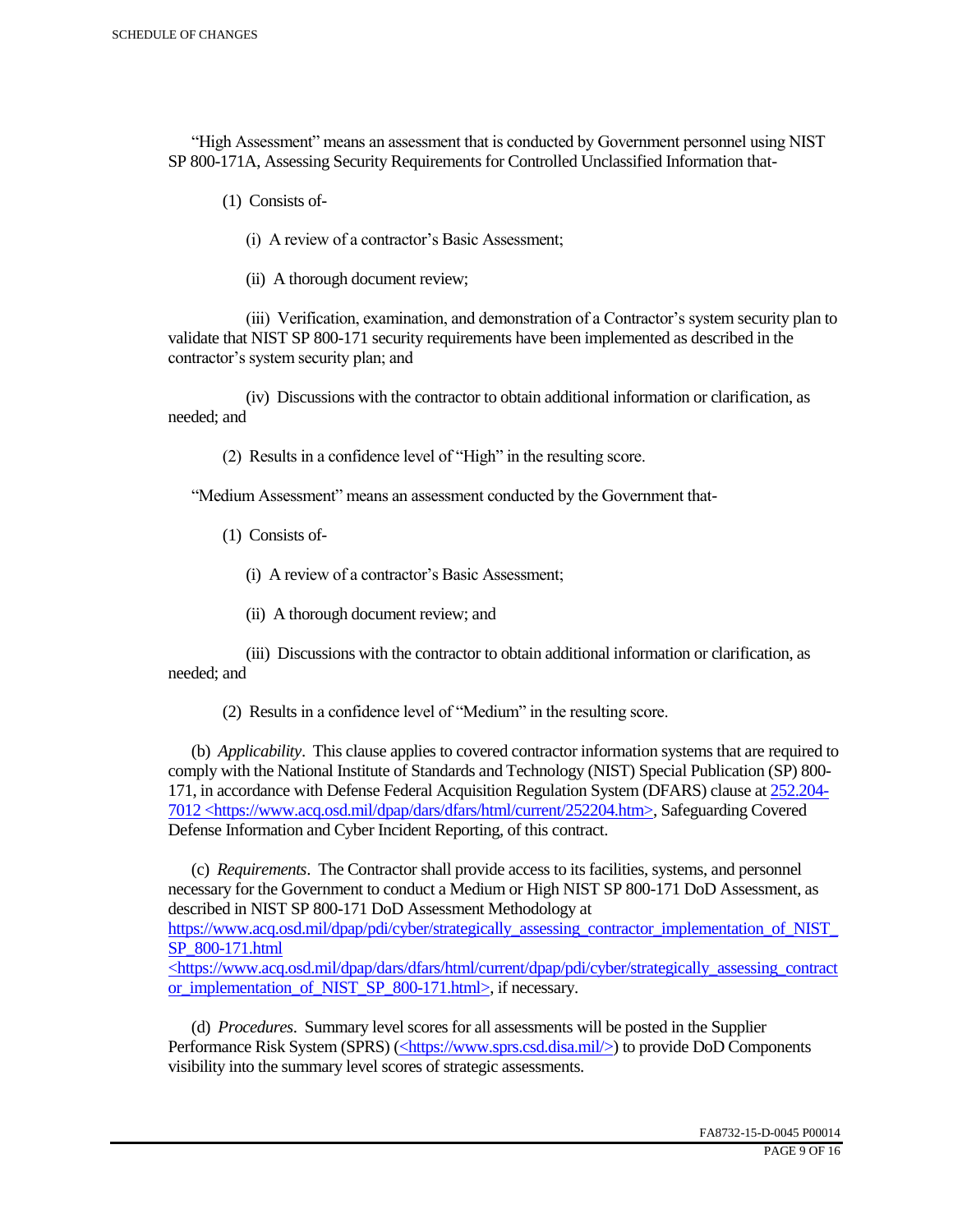(1) *Basic Assessments*. A contractor may submit, via encrypted email, summary level scores of Basic Assessments conducted in accordance with the NIST SP 800-171 DoD Assessment Methodology to webptsmh@navy.mil for posting to SPRS.

(i) The email shall include the following information:

(A) Version of NIST SP 800-171 against which the assessment was conducted.

(B) Organization conducting the assessment (e.g., Contractor self-assessment).

 (C) For each system security plan (security requirement 3.12.4) supporting the performance of a DoD contract-

(*1*) All industry Commercial and Government Entity (CAGE) code(s) associated with the information system(s) addressed by the system security plan; and

(*2*) A brief description of the system security plan architecture, if more than one plan exists.

(D) Date the assessment was completed

requirement).

(E) Summary level score (e.g., 95 out of 110, NOT the individual value for each

 (F) Date that all requirements are expected to be implemented (i.e., a score of 110 is expected to be achieved) based on information gathered from associated plan(s) of action developed in accordance with NIST SP 800-171.

 (ii) If multiple system security plans are addressed in the email described at paragraph (b)(1)(i) of this section, the Contractor shall use the following format for the report:

| <b>System Security CAGE Codes</b> |                               | <b>Brief</b> description | Date of    | <b>Total Score</b> | Date score of |
|-----------------------------------|-------------------------------|--------------------------|------------|--------------------|---------------|
| Plan                              | supported by this of the plan |                          | assessment |                    | $110$ will    |
|                                   | plan                          | architecture             |            |                    | achieved      |
|                                   |                               |                          |            |                    |               |
|                                   |                               |                          |            |                    |               |
|                                   |                               |                          |            |                    |               |

 (1) *Medium and High Assessments*. DoD will post the following Medium and/or High Assessment summary level scores to SPRS for each system security plan assessed:

(i) The standard assessed (e.g., NIST SP 800-171 Rev 1).

 (ii) Organization conducting the assessment, e.g., DCMA, or a specific organization (identified by Department of Defense Activity Address Code (DoDAAC)).

 (iii) All industry CAGE code(s) associated with the information system(s) addressed by the system security plan.

 (iv) A brief description of the system security plan architecture, if more than one system security plan exists.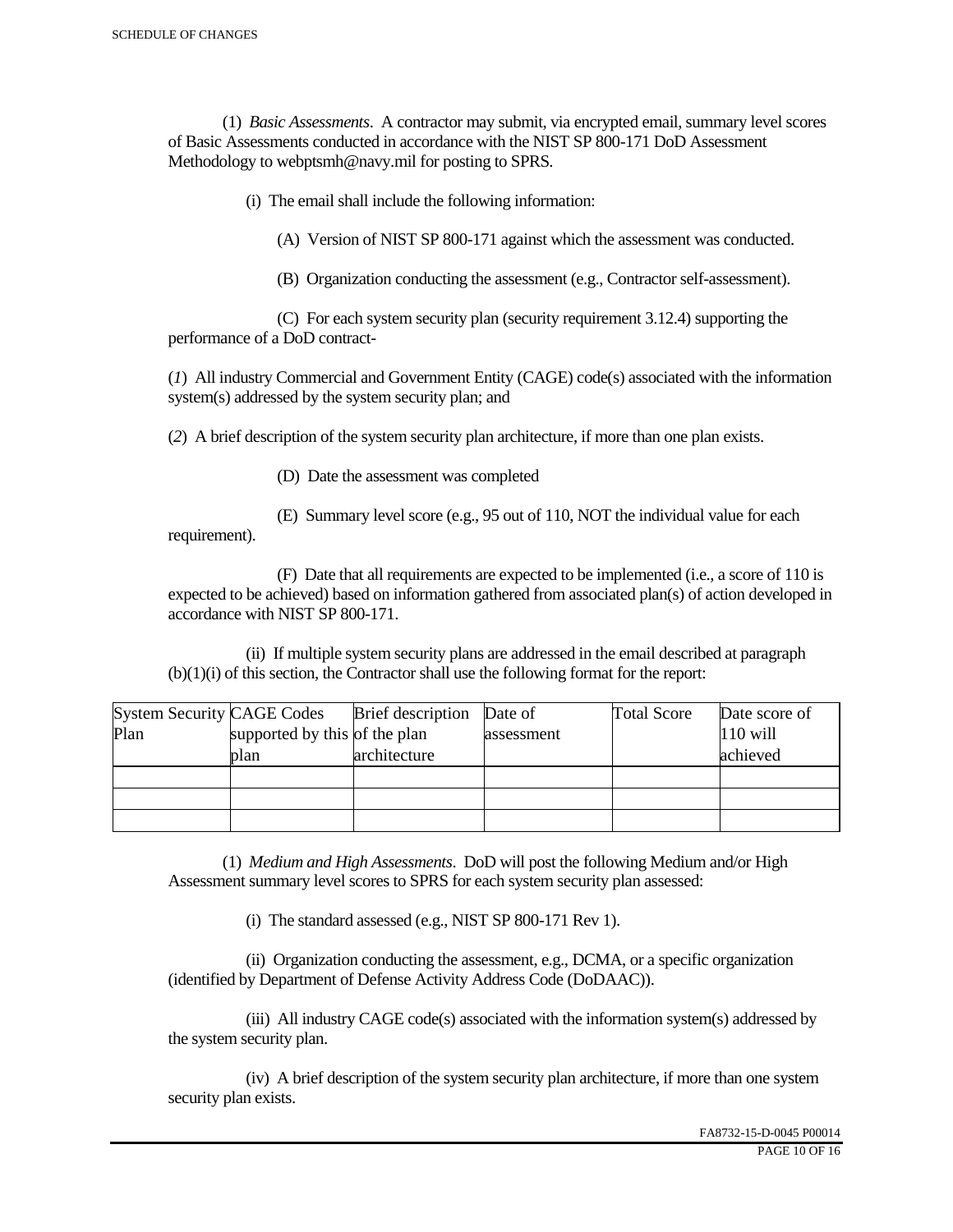(v) Date and level of the assessment, i.e., medium or high.

 (vi) Summary level score (e.g., 105 out of 110, not the individual value assigned for each requirement).

 (vii) Date that all requirements are expected to be implemented (i.e., a score of 110 is expected to be achieved) based on information gathered from associated plan(s) of action developed in accordance with NIST SP 800-171.

(e) *Rebuttals*.

 (1) DoD will provide Medium and High Assessment summary level scores to the Contractor and offer the opportunity for rebuttal and adjudication of assessment summary level scores prior to posting the summary level scores to SPRS (see SPRS User's Guide <https://www.sprs.csd.disa.mil/pdf/SPRS\_Awardee.pdf>).

 (2) Upon completion of each assessment, the contractor has 14 business days to provide additional information to demonstrate that they meet any security requirements not observed by the assessment team or to rebut the findings that may be of question.

## (f) *Accessibility*.

 (1) Assessment summary level scores posted in SPRS are available to DoD personnel, and are protected, in accordance with the standards set forth in DoD Instruction 5000.79, Defense-wide Sharing and Use of Supplier and Product Performance Information (PI).

 (2) Authorized representatives of the Contractor for which the assessment was conducted may access SPRS to view their own summary level scores, in accordance with the SPRS Software User's Guide for Awardees/Contractors available at <https://www.sprs.csd.disa.mil/pdf/SPRS\_Awardee.pdf>.

 (3) A High NIST SP 800-171 DoD Assessment may result in documentation in addition to that listed in this clause. DoD will retain and protect any such documentation as "Controlled Unclassified Information (CUI)" and intended for internal DoD use only. The information will be protected against unauthorized use and release, including through the exercise of applicable exemptions under the Freedom of Information Act (e.g., Exemption 4 covers trade secrets and commercial or financial information obtained from a contractor that is privileged or confidential).

## (g) *Subcontracts*.

(1) The Contractor shall insert the substance of this clause, including this paragraph  $(g)$ , in all subcontracts and other contractual instruments, including subcontracts for the acquisition of commercial items (excluding COTS items).

 (2) The Contractor shall not award a subcontract or other contractual instrument, that is subject to the implementation of NIST SP 800-171 security requirements, in accordance with DFARS clause 252.204-7012 of this contract, unless the subcontractor has completed, within the last 3 years, at least a Basic NIST SP 800-171 DoD Assessment, as described in

 $\langle$ https://www.acq.osd.mil/dpap/pdi/cyber/strategically\_assessing\_contractor\_implementation\_of\_NIST SP\_800-171.html>, for all covered contractor information systems relevant to its offer that are not part of an information technology service or system operated on behalf of the Government.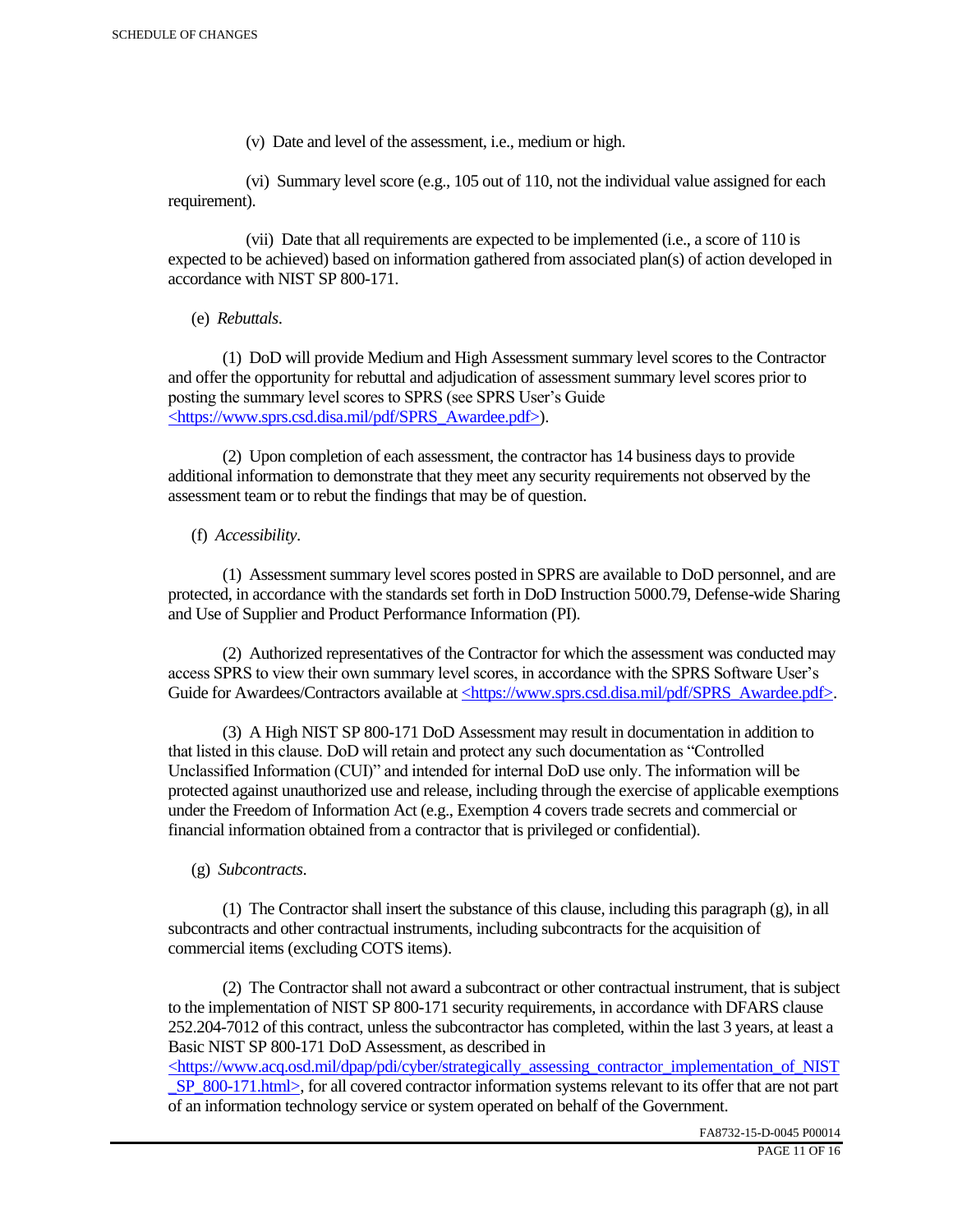(3) If a subcontractor does not have summary level scores of a current NIST SP 800-171 DoD Assessment (i.e., not more than 3 years old unless a lesser time is specified in the solicitation) posted in SPRS, the subcontractor may conduct and submit a Basic Assessment, in accordance with the NIST SP 800-171 DoD Assessment Methodology, to webptsmh@navy.mil <mailto:webptsmh@navy.mil> for posting to SPRS along with the information required by paragraph (d) of this clause.

#### (End of clause)

All other terms and conditions remain unchanged.

|             |                      | Jt∨               | Unit Price l      |
|-------------|----------------------|-------------------|-------------------|
| <b>ITEM</b> | SUPPLIES OR SERVICES | <b>Purch Unit</b> | Total Item Amount |

#### **For OPTION PERIOD 4**

| 4100 | <b>CLIN Establish</b><br>Noun:<br>PSC:<br>Contract type:<br>Start Date:<br><b>Completion Date:</b><br>Descriptive Data: | NETWORK CENTRIC SOLUTIONS<br>D316<br>J - FIRM FIXED PRICE<br>ASREQ<br>ASREQ                                                                                                                 |
|------|-------------------------------------------------------------------------------------------------------------------------|---------------------------------------------------------------------------------------------------------------------------------------------------------------------------------------------|
|      |                                                                                                                         | A. The contractor shall provide a wide range of solutions to complete the requirements IAW the<br>PWS of the basic contract (Section J, Atch 1) and as cited in each individual task order. |
|      | cost reimbursable basis.                                                                                                | B. The Products proposed to make up these solutions shall be priced under CLIN 4600 on a                                                                                                    |
|      |                                                                                                                         | C. ODCs and travel shall be priced separately under CLIN(s) 4600 and 4700.                                                                                                                  |

D. Contract type shall be Firm-Fixed Price (FFP), Fixed-Price Incentive (Firm Target/Successive Target) or Fixed Price Award Fee (FPAF).

> Incentive: To be proposed Award Fee: To be proposed

- E. Ordering Period: Effective date of option period through one (1) year.
- F. Period of Performance: To be cited in each individual task order.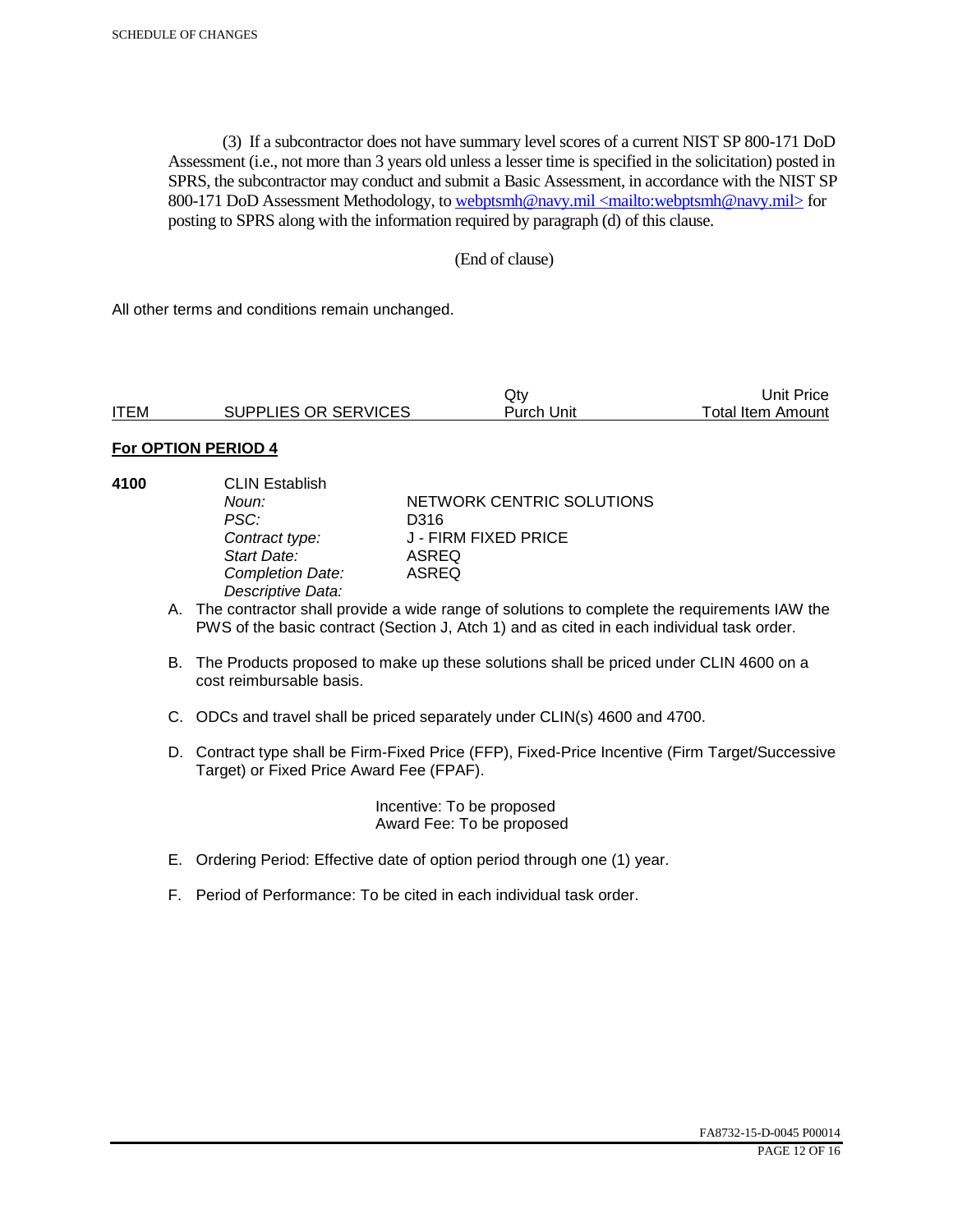|             |                      | Qtv        | Unit Price        |
|-------------|----------------------|------------|-------------------|
| <b>ITEM</b> | SUPPLIES OR SERVICES | Purch Unit | Total Item Amount |

#### **For OPTION PERIOD 4**

| 4200 | <b>CLIN Establish</b> |                           |  |
|------|-----------------------|---------------------------|--|
|      | Noun:                 | NETWORK CENTRIC SOLUTIONS |  |
|      | PSC:                  | D316                      |  |
|      | Contract type:        | J - FIRM FIXED PRICE      |  |
|      | Start Date:           | ASREQ                     |  |
|      | Completion Date:      | ASREQ                     |  |
|      | Descriptive Data:     |                           |  |

- A. The contractor shall provide a wide range of solutions to complete the requirements IAW the PWS of the basic contract (Section J, Atch 1) and as cited in each individual task order.
- B. The Products proposed to make up these solutions shall be priced under CLIN 4600 on a cost reimbursable basis.
- C. ODCs and travel shall be priced separately under CLIN(s) 4600 and 4700.
- D. Contract type shall be Cost-Plus Fixed Fee (CPFF), Cost-Plus-Incentive Fee (CPIF), or Cost-Plus Award Fee (CPAF.)

Fixed-Fee: To be proposed Incentive Fee: To be proposed Award Fee: To be proposed

- E. Ordering Period: Effective date of option period through one (1) year.
- F. Period of Performance: To be cited in each individual task order.

#### **For OPTION PERIOD 4**

**4300** CLIN Establish *PSC:* D316 *Start Date:* ASREQ *Completion Date:* ASREQ *Descriptive Data:* 

**Noun: NETWORK CENTRIC SERVICES** *Contract type:* J - FIRM FIXED PRICE

- A. The contractor shall provide labor hours IAW the PWS (Section J, Atch 1) of the basic contract and as cited in each individual task order. The contractor shall provide labor categories and rates IAW Section J, Atch 5, and as cited in each individual task order.
- B. Contract type shall be Labor Hour.
- C. ODCs and travel shall be priced separately under CLIN(s) 4600 and 4700.
- D. Ordering Period: Effective date of option period through one (1) year.
- E. Period of Performance: To be cited in each individual task order.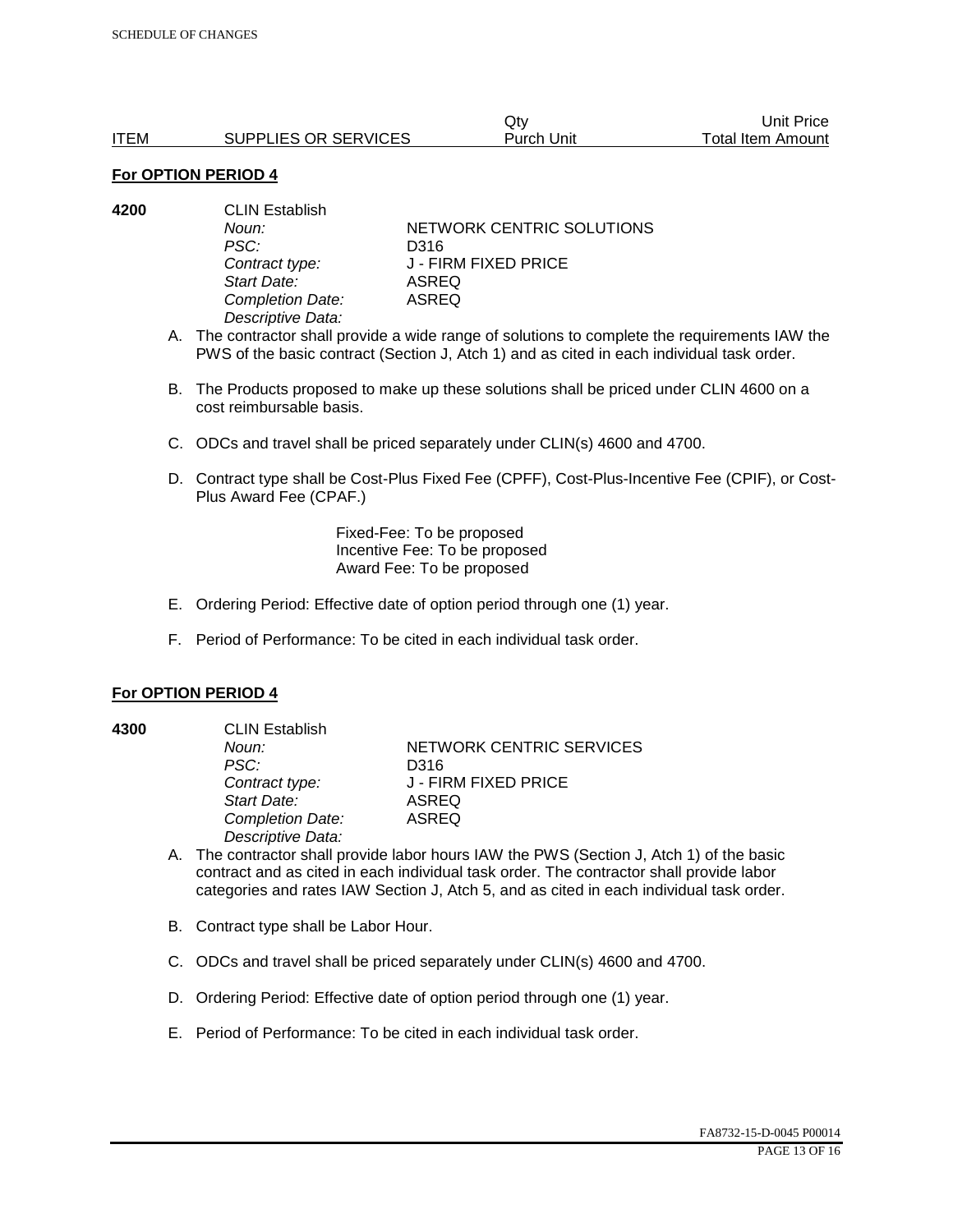|      |                      | Qtv        | Unit Price        |
|------|----------------------|------------|-------------------|
| ITEM | SUPPLIES OR SERVICES | Purch Unit | Total Item Amount |

#### **For OPTION PERIOD 4**

**4400** CLIN Establish *Noun:* DATA *PSC:* D316 *NSN:* N - Not Applicable *DD1423 is Exhibit:* A *Contract type:* J - FIRM FIXED PRICE *Inspection:* DESTINATION *Acceptance:* DESTINATION *FOB:* DESTINATION *Descriptive Data:* 

- A. The contractor shall deliver data in accordance with and as specified in Section J, Exhibit A (Contract Data Requirements List (CDRL)) and as specified in individual task orders.
- B. This CLIN is Not Separately Priced (NSP). Price is included in CLIN 4100, CLIN 4200, and CLIN 4300.
- C. Ordering Period: Effective date of option period through one (1) year.
- D. Period of Performance: To be cited in each individual task order.

#### **For OPTION PERIOD 4**

| 4500 | <b>CLIN Establish</b> |                      |  |
|------|-----------------------|----------------------|--|
|      | Noun:                 | <b>WARRANTY</b>      |  |
|      | PSC:                  | D316                 |  |
|      | Contract type:        | J - FIRM FIXED PRICE |  |
|      | Start Date:           | <b>ASREQ</b>         |  |
|      | Completion Date:      | <b>ASREQ</b>         |  |
|      | Descriptive Data:     |                      |  |

- A. The contractor shall provide a warranty, in lieu of or in addition to the standard warranty, IAW each individual task order and the basic contract on an as-required basis. Warranty options include: System Warranties, Workmanship and Construction Warranties, and/or extended product warranties.
- B. Contract type shall be Firm Fixed Price (FFP).
- C. Ordering Period: Effective date of option period through one (1) year.
- D. Period of Performance: To be cited in each individual task order.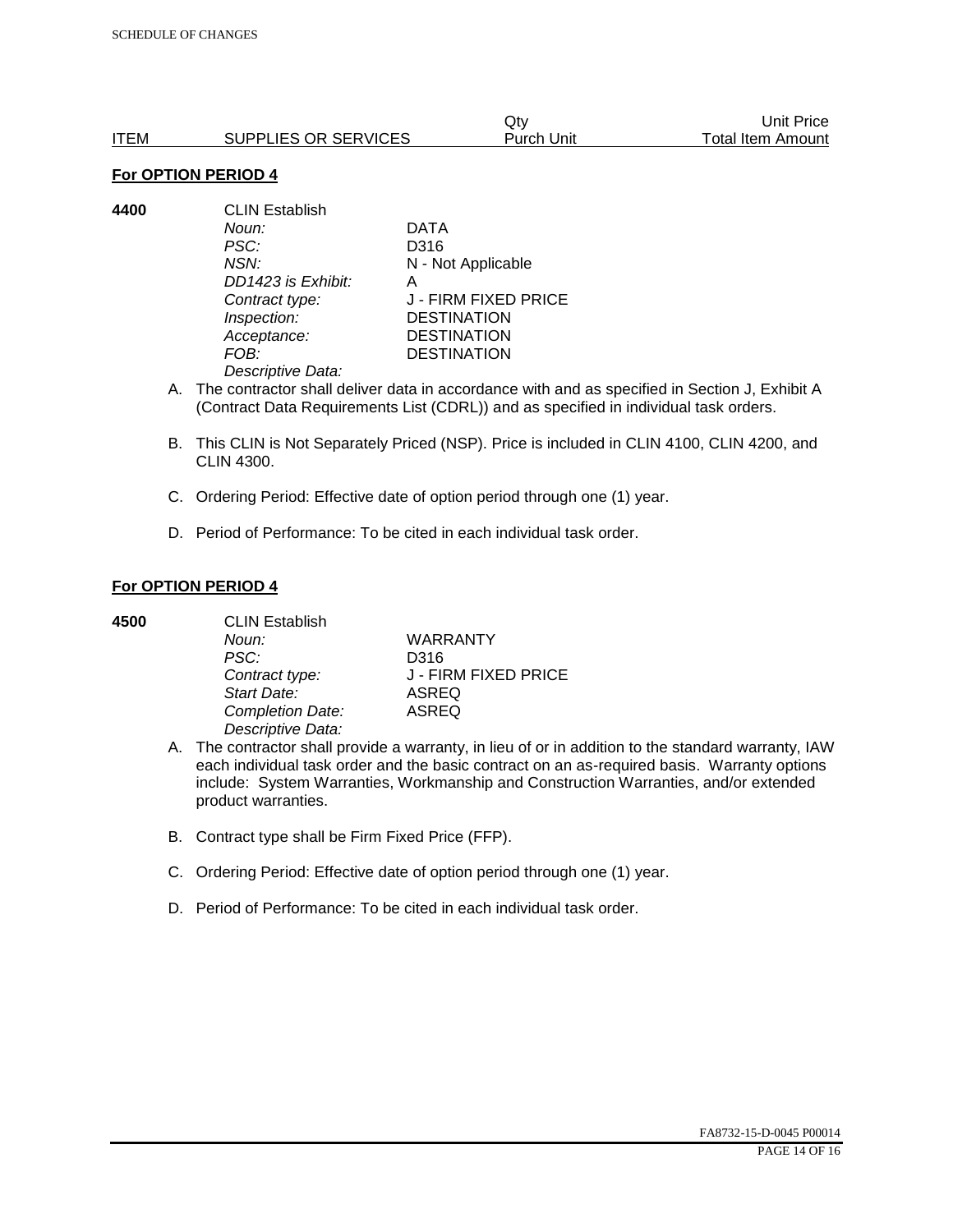Qty Unit Price ITEM SUPPLIES OR SERVICES Purch Unit Total Item Amount

# **For OPTION PERIOD 4**

**4600** CLIN Establish *PSC:* D316 **Contract type:** *Inspection:* DESTINATION<br> *Acceptance:* DESTINATION *Acceptance:* DESTINATION<br>FOB: DESTINATION

*Noun:* **CONTACT OTHER DIRECT COSTS** *NSN:* **N** - Not Applicable<br>
Contract type: S - COST **DESTINATION** 

#### *Descriptive Data:*

A. The contractor shall provide other direct costs as specified in each task order and the basic contract.

(1) No profit shall be paid on purchases made under this CLIN; however, DCAA approved burden rates are authorized.

(2) ODCs must be purchased in accordance with the Contractor's approved purchasing system, as applicable.

(3) The products proposed to make up the solutions in CLINs 4100 and 4200 shall be purchased in-accordance-with Section J, Attachment 1, paragraph 3.5.1 of the Performance Work Statement (PWS) of this contract.

B. The contractor will provide ODCs on a cost reimbursable basis only.

C. Ordering Period: Effective date of option period through one (1) year.

D. Period of Performance: To be cited in each individual task order.